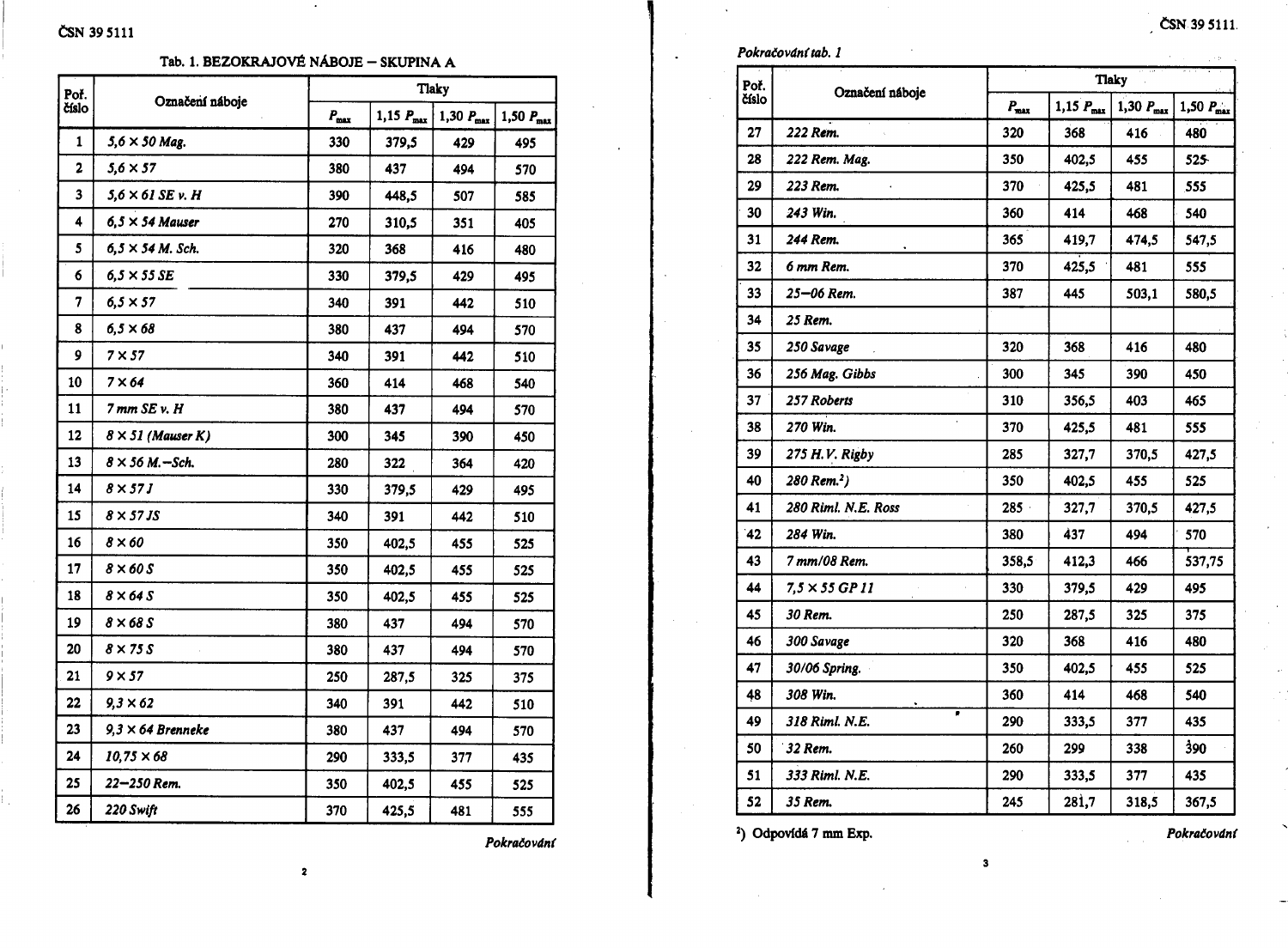## ČSN 39 5111

#### Pokračování tab. 1

| Poř.  | <b>Tlaky</b><br>Označení náboje |                  |                         |                       |                       |  |
|-------|---------------------------------|------------------|-------------------------|-----------------------|-----------------------|--|
| číslo |                                 | $P_{\text{max}}$ | $1,15$ $P_{\text{max}}$ | $1,30 P_{\text{max}}$ | $1,50 P_{\text{max}}$ |  |
| 53    | 350 Mag. Rigby                  | 275              | 316,2                   | 357,5                 | 412,5                 |  |
| 54    | 358 Win.                        | 350              | 402,5                   | 455                   | 525                   |  |
| 55    | 404 Riml. N.E.                  | 320              | 368                     | 416                   | 480                   |  |
| 56    | 416 Rigby                       | 285              | 327,7                   | 370,5                 | 427,5                 |  |
| 57    | 505 Mag. Gibbs                  | 240              | 276                     | 312                   | 360                   |  |
|       |                                 |                  |                         |                       |                       |  |
|       |                                 |                  |                         |                       |                       |  |
|       |                                 |                  |                         |                       |                       |  |
|       |                                 |                  |                         |                       |                       |  |
|       |                                 |                  |                         |                       |                       |  |
|       | Ϋ.                              |                  |                         |                       |                       |  |
|       |                                 |                  |                         |                       |                       |  |
|       |                                 |                  |                         |                       |                       |  |
|       |                                 |                  |                         |                       |                       |  |
|       | l,                              |                  |                         |                       |                       |  |
|       |                                 |                  |                         |                       |                       |  |
|       |                                 |                  |                         |                       |                       |  |
|       |                                 |                  |                         |                       |                       |  |
|       |                                 |                  |                         | $\ddot{\phantom{0}}$  |                       |  |
|       |                                 |                  |                         |                       |                       |  |
|       | ŧ<br>$\ddot{\phantom{0}}$       |                  |                         |                       | ¢.                    |  |
|       |                                 |                  | $\bullet$               |                       |                       |  |
|       |                                 |                  |                         |                       |                       |  |
|       | Ϋ.,<br>j,                       |                  |                         | j.                    |                       |  |
|       |                                 |                  |                         |                       |                       |  |
|       |                                 |                  |                         |                       |                       |  |
|       |                                 |                  |                         |                       |                       |  |

## ČSN 39 5111

#### Tab. 2. BEZOKRAJOVÉ NÁBOJE - SKUPINA C

|               | Označení náboje                 | <b>Tlaky</b>  |                       |                       |                          |  |
|---------------|---------------------------------|---------------|-----------------------|-----------------------|--------------------------|--|
| Poř.<br>číslo |                                 | $P_{\rm max}$ | 1,15 $P_{\text{max}}$ | 1,30 $P_{\text{max}}$ | 1,50 $P_{\text{max}}$    |  |
| $\mathbf{1}$  | 30 CARBINE                      | 280           | 322                   | 364                   | 420                      |  |
|               |                                 |               |                       |                       |                          |  |
|               |                                 |               |                       |                       |                          |  |
|               |                                 |               |                       |                       |                          |  |
|               |                                 | l,            |                       | l,                    |                          |  |
|               | $\centering \label{eq:reduced}$ |               |                       |                       |                          |  |
|               |                                 | ÷,            |                       | à.                    | $\overline{\phantom{a}}$ |  |
|               | l,                              |               |                       |                       |                          |  |
|               |                                 |               |                       |                       |                          |  |
|               | $\sim 10^7$                     |               |                       |                       |                          |  |
|               | $\epsilon$                      |               |                       |                       |                          |  |
|               | ,                               |               |                       |                       |                          |  |
|               |                                 |               |                       | $\bar{\nu}$ .         |                          |  |
|               | i,<br>J.                        | l,            |                       |                       |                          |  |
|               | J.                              |               | à,                    |                       |                          |  |
|               | è<br>l,<br>l,                   |               |                       | ł.                    |                          |  |
|               |                                 |               |                       |                       |                          |  |
|               |                                 |               | à.                    |                       |                          |  |
|               |                                 |               |                       |                       |                          |  |
|               | à.                              |               | Ŷ.<br>$\cdot$         |                       |                          |  |
|               |                                 |               |                       |                       |                          |  |
|               | $\blacksquare$                  |               |                       |                       |                          |  |
| à,            |                                 |               |                       |                       |                          |  |
|               | Τ<br>$\ddot{\phantom{0}}$       |               |                       |                       |                          |  |
|               |                                 |               |                       |                       | l,                       |  |
|               |                                 |               |                       |                       |                          |  |
|               | í.                              |               |                       |                       |                          |  |

 $\overline{\mathbf{5}}$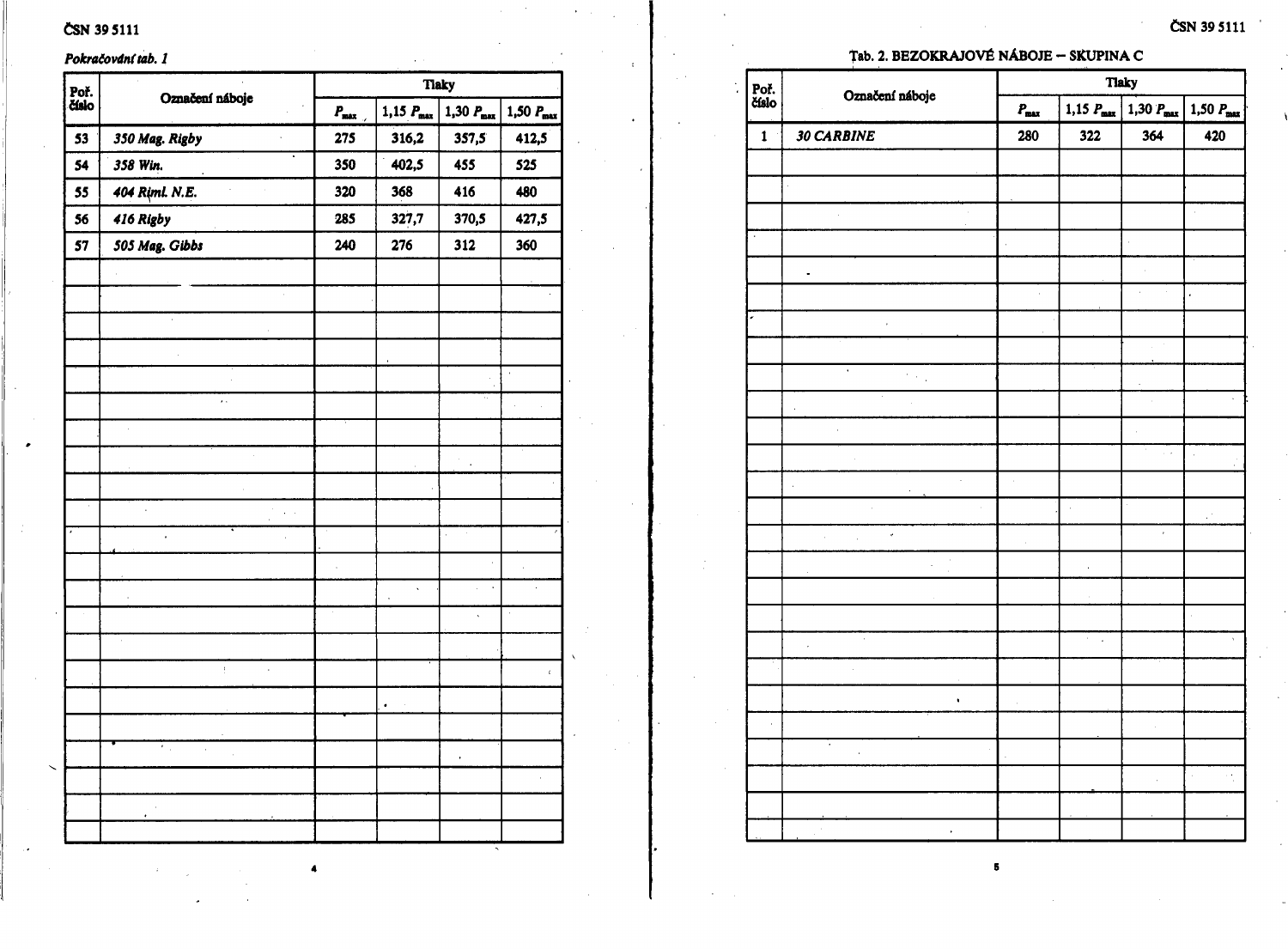# $\text{CSN}$  39 5111

#### Tab. 3. OKRAJOVÉ NÁBOJE - SKUPINA A

| Poř.            | Označení náboje          |                  | <b>Tlaky</b>          |                       |                |
|-----------------|--------------------------|------------------|-----------------------|-----------------------|----------------|
| číslo           |                          | $P_{\text{max}}$ | 1,15 $P_{\text{max}}$ | 1,30 $P_{\text{max}}$ | $1,50 P_{max}$ |
| 1               | $5,6 \times 35 R$<br>x,  | 240              | 276                   | 312                   | 360            |
| $\mathbf{z}$    | $5.6 \times 50 R$ Mag.   | 300              | 345                   | 390                   | 450            |
| 3               | 5,6 × 52 R               | 290              | 333,5                 | 377                   | 435            |
| 4               | $5.6 \times 57 R$        | 380              | 437                   | 494                   | 570            |
| 5               | 5,6 × 61 R SE v. H.      | 330              | 379,5                 | 429                   | 495            |
| 6               | $6,5 \times 52 R$        | 220              | 253                   | 286                   | 330            |
| 7               | 605 × 57 R               | 290              | 333,5                 | 377                   | 435            |
| 8               | $6,5 \times 68 R$        | 340              | 391                   | 442                   | 510            |
| 9               | $7 \times 57 R$          | 300              | 345                   | 390                   | 450            |
| 10              | 7 mm Mag. Fl. H&H        | 290              | 333,5                 | 377                   | 435            |
| 11              | $7 \times 65 R$          | 330              | 379,5                 | .429                  | 495            |
| 12              | $7 \times 75$ R SE v. H. | 360              | 414                   | 468                   | 540            |
| 13              | $8 \times 50 R$          | 220              | 253                   | 286                   | 330            |
| 14              | $8 \times 57 R 360$      | 220              | 253                   | 286                   | 330            |
| 15              | $8 \times 57$ JR         | 280              | 322                   | 364                   | 420            |
| 16 <sup>2</sup> | $8 \times 57$ JRS        | 290              | 333,5                 | 377                   | 435            |
| 17              | $8 \times 60 R$          | 300              | 345                   | 390                   | 450            |
| 18              | $8 \times 60$ RS         | 300              | 345                   | 390                   | 450            |
| 19              | $8 \times 65$ RS         | 350              | 402,5                 | 455                   | 525            |
| 20              | $8 \times 75$ RS         | 330              | 379,5                 | 429                   | 495            |
| 21              | 8,15 × 46 R              | 150              | 172,5                 | 195                   | 225            |
| 22              | $9 \times 57 R$          | 250              | 287,5                 | 325                   | 375            |
| 23              | $9.3 \times 74 R$        | 300              | 345                   | 390                   | 450            |
| 24              | $10.3 \times 60 R$       | 240              | 276                   | 312                   | 360            |
| 25              | <b>218 Bee</b>           | 280              | 322                   | 364                   | 420            |
| 26              | 219 Zipper               | 254              | 292,1                 | 330,2                 | 381            |
|                 |                          |                  |                       |                       |                |

 $\bf{6}$ 

Pokračování

#### Pokračování tab. 3

 $\ddot{\phantom{a}}$ 

| Poř.  | Označení náboje         |               |                | Tlaky                 |                       |  |
|-------|-------------------------|---------------|----------------|-----------------------|-----------------------|--|
| číslo |                         | $P_{\rm max}$ | $1,15 P_{max}$ | 1,30 $P_{\text{max}}$ | $1,50 P_{\text{max}}$ |  |
| 27    | 22 Hornet               | 280           | 322            | 364                   | 420                   |  |
| 28    | 22 Savage               | 290           | 333,5          | 377                   | 435                   |  |
| 29    | 225 Win.                | 340           | 391            | 442                   | 510                   |  |
| 30    | 240 FI. N. E.           | 280           | 322            | 364                   | 420                   |  |
| 31    | 25–20 Win.              | 240           | 276            | 312                   | 360                   |  |
| 32    | $\bar{z}$<br>25–35 Win. | 270           | 310,5          | 351                   | 405                   |  |
| 33    | 256 Win. Mag.           | 305           | 350,7          | 396,5                 | 457,5                 |  |
| 34    | 280 FI. N. E.           | 260           | 299            | 338                   | 390                   |  |
| 35    | 297/230 Morris sh       |               |                |                       |                       |  |
| 36    | 297/230 Morris Ig       | ù,            |                |                       |                       |  |
| 37    | 297/250 Rook Rifl       |               |                |                       |                       |  |
| 38    | 30 FIN. E. Purdey       | 280           | 322            | 364                   | 420                   |  |
| 39    | 30 Super FI.H & H       | 280           | 322            | 364                   | 420                   |  |
| 40    | 30–30 Win.              | 280           | 322            | 364                   | 420                   |  |
| 41    | 30–40 Krag.             | 285           | 327,7          | 370,5                 | 427,5                 |  |
| 42    | 303 Savage              | 240           | 276            | 312                   | 360                   |  |
| 43    | 303 British             | 320           | 368            | 416                   | 480                   |  |
| 44    | 32 Win. Spec.           | 270           | 310,5          | 351                   | 405 ·                 |  |
| 45    | 32–20 Win.              | 190           | 218,5          | 247                   | 285                   |  |
| 46    | 33 Win.                 | 270           | 310,5          | 351                   | 405                   |  |
| 47    | 348 Win.                | 280           | 322            | 364                   | 420                   |  |
| 48    | 35 Win                  | 270           | 310,5          | 351                   | 405                   |  |
| 49    | 350 No 2 Rigby          | 290           | 333,5          | 377                   | 435                   |  |
| 50    | 369 N. E. Purdey        | 270           | 310,5          | 351                   | 405                   |  |
| 51    | 375 FI Mag. N. E.       | 285           | 327,7          | 370,5                 | 427,5                 |  |
| 52    | 38–40 Win.              | 105           | 120,7          | 136,5                 | 157,5                 |  |

 $\overline{\mathbf{z}}$ 

 $\bullet$ 

Pokračování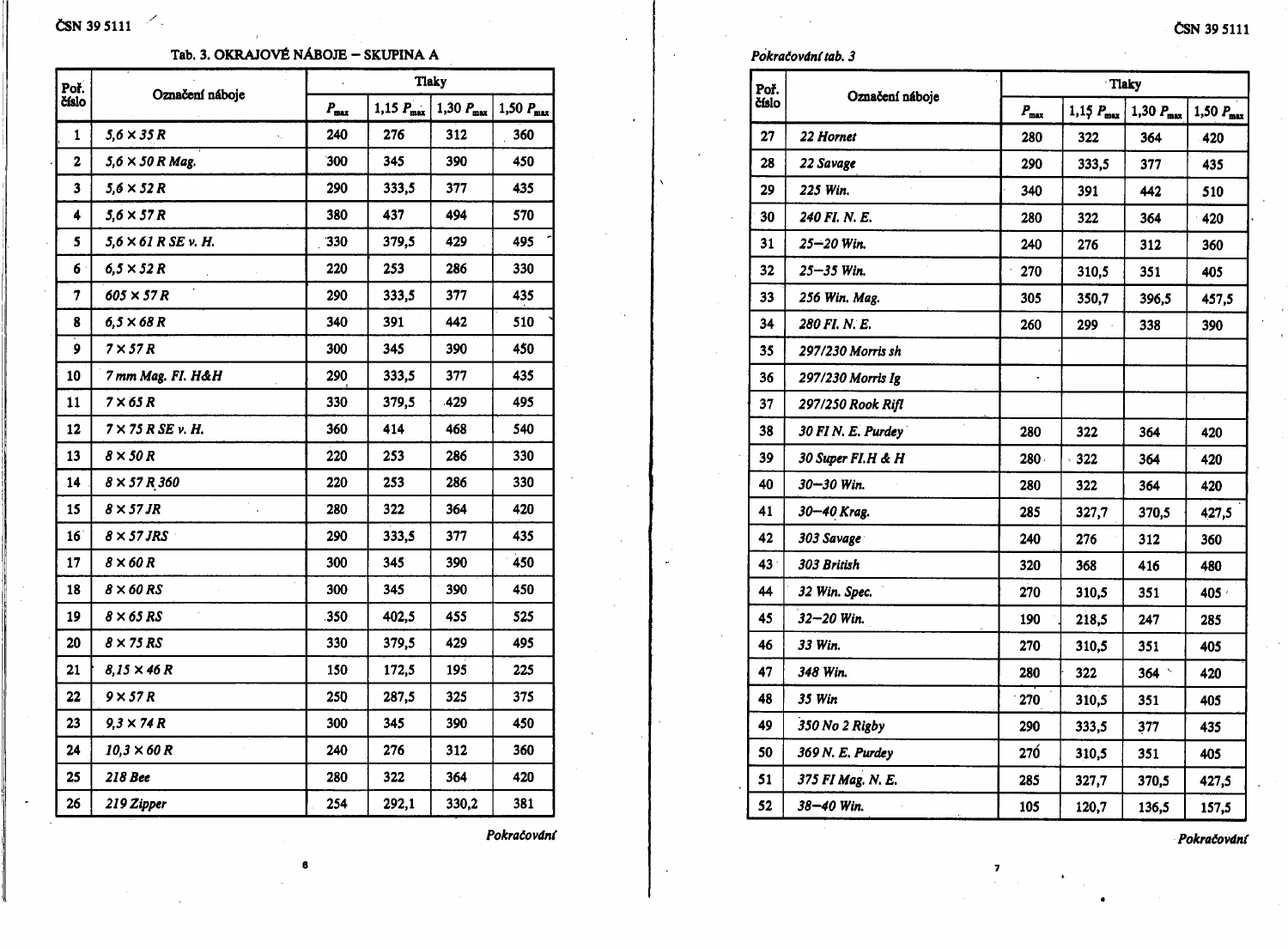## ČSN 39 5111

#### Pokračování tab. 3

| Poř.  | Označení náboje                                         | <b>Tlaky</b>     |                         |                       |                       |  |
|-------|---------------------------------------------------------|------------------|-------------------------|-----------------------|-----------------------|--|
| číslo | ٠                                                       | $P_{\text{max}}$ | $1,15$ $P_{\text{max}}$ | 1,30 $P_{\text{max}}$ | $1,50 P_{\text{max}}$ |  |
| 53    | 40-82 Win.                                              | 150              | 172,5                   | 195                   | 225                   |  |
| 54    | 400/350 N.E.                                            | 250              | 287,5                   | 325                   | 375                   |  |
| 55    | 44-40 Win.                                              | 100              | 115                     | 130                   | 150                   |  |
| 56    | 450/400 N. E. 3"                                        | 250              | 287,5                   | 325                   | $375^{\frac{1}{2}}$   |  |
| 57    | 450/400 Mag. N. E. 3"1/4                                | 260              | 299                     | 338                   | 390                   |  |
| 58    | 470 N.E.                                                | 240              | 276                     | 312                   | 360                   |  |
| 59    | 475 No 2 NE 3"1/2                                       | 245              | 281,7                   | 318,5                 | 367,5                 |  |
| 60    | 500/465 N. E.                                           | 220              | 253                     | 286                   | 330 <sup>°</sup>      |  |
| 61    | 577/450 Sid. Mart. H                                    | 160              | 184                     | 208                   | 240                   |  |
| 62    | 577 Sid. Snider                                         | 140              | 161                     | 182                   | 210                   |  |
|       |                                                         |                  |                         |                       |                       |  |
|       |                                                         |                  |                         |                       |                       |  |
|       | -1                                                      |                  |                         |                       |                       |  |
|       |                                                         |                  |                         |                       |                       |  |
|       |                                                         |                  |                         |                       |                       |  |
|       |                                                         |                  |                         |                       |                       |  |
|       |                                                         |                  |                         |                       |                       |  |
|       |                                                         |                  |                         |                       |                       |  |
|       |                                                         |                  |                         | ٠                     |                       |  |
|       |                                                         |                  |                         |                       |                       |  |
|       |                                                         |                  |                         |                       |                       |  |
|       | $\mathcal{L}^{\text{max}}$ , $\mathcal{L}^{\text{max}}$ |                  |                         | l,                    |                       |  |
|       |                                                         |                  |                         |                       |                       |  |
|       |                                                         |                  |                         |                       |                       |  |
|       |                                                         |                  |                         |                       |                       |  |
|       |                                                         |                  |                         |                       |                       |  |
|       |                                                         |                  |                         |                       |                       |  |

ČSN 39 5111

#### Tab. 4. OKRAJOVÉ NÁBOJE - SKUPINA B

| Poř.                    |                      | <b>Tlaky</b>         |                                                                    |       |                    |  |
|-------------------------|----------------------|----------------------|--------------------------------------------------------------------|-------|--------------------|--|
| číslo                   | Označení náboje      | $P_{\rm max}$        | $1,30 P_{max}$<br>1,50 P <sub>max</sub><br>$1,15$ $P_{\text{max}}$ |       |                    |  |
| $\mathbf{1}$            | $6,5 \times 58 R$    | 250                  | 287,5                                                              | 325   | 375                |  |
| $\overline{\mathbf{c}}$ | $9.3 \times 72 R$    | 180                  | 207                                                                | 234   | 270                |  |
| 3                       | $32 - 40$ Win.       | 210                  | 241,5                                                              | 273   | 315                |  |
| $\ddot{\phantom{a}}$    | 375 Win.             | 380                  | 437                                                                | 494   | 570                |  |
| 5                       | 408 Win.             | 355                  | 408,2                                                              | 461,5 | 432,5              |  |
|                         | 7.                   |                      |                                                                    |       |                    |  |
|                         |                      |                      |                                                                    | t     |                    |  |
|                         |                      |                      |                                                                    |       |                    |  |
|                         |                      |                      |                                                                    |       |                    |  |
|                         |                      |                      |                                                                    |       | $\mathbb{Z}^{n+1}$ |  |
|                         |                      |                      |                                                                    |       |                    |  |
|                         |                      |                      |                                                                    |       |                    |  |
|                         |                      |                      |                                                                    |       |                    |  |
|                         |                      |                      |                                                                    |       |                    |  |
|                         | ï                    |                      |                                                                    | l,    |                    |  |
|                         |                      |                      |                                                                    |       |                    |  |
|                         | $\ddot{\phantom{0}}$ |                      |                                                                    |       |                    |  |
|                         |                      |                      |                                                                    | À,    |                    |  |
|                         |                      |                      |                                                                    |       |                    |  |
|                         | ٠.                   |                      |                                                                    |       |                    |  |
|                         | ï                    | $\ddot{\phantom{1}}$ |                                                                    |       |                    |  |
|                         | l,                   |                      |                                                                    |       |                    |  |
|                         |                      |                      |                                                                    |       |                    |  |
|                         |                      |                      |                                                                    |       |                    |  |
|                         |                      |                      |                                                                    |       |                    |  |
|                         |                      |                      |                                                                    |       |                    |  |
|                         |                      |                      |                                                                    |       |                    |  |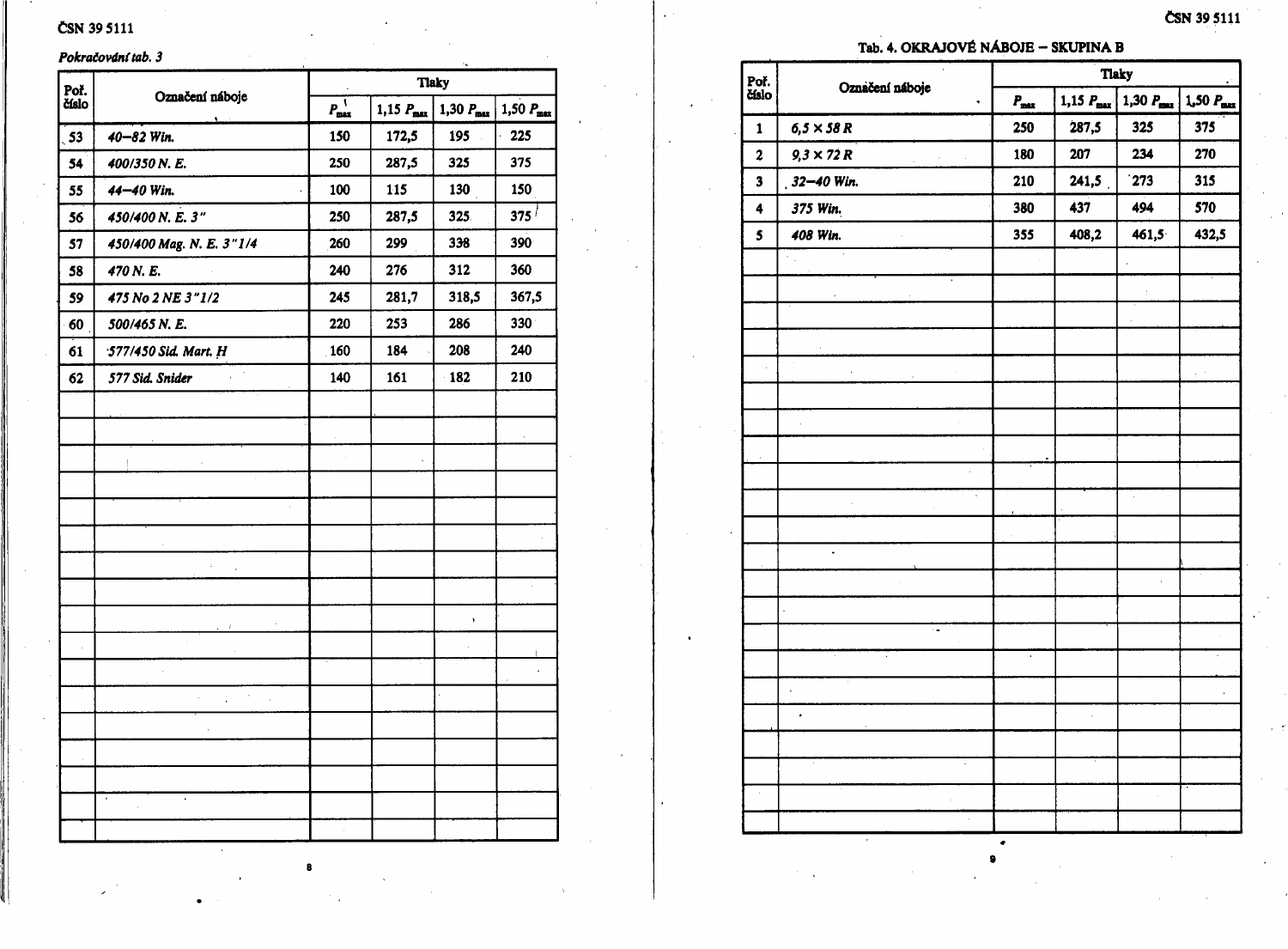#### Tab. 5. OKRAJOVÉ NÁBOJE – SKUPINA C

| Poř.                    | Označení náboje                    |                  |                       | <b>Tlaky</b>          |                       |
|-------------------------|------------------------------------|------------------|-----------------------|-----------------------|-----------------------|
| číslo                   |                                    | $P_{\text{max}}$ | 1,15 $P_{\text{max}}$ | 1,30 $P_{\text{max}}$ | 1,50 $P_{\text{max}}$ |
| 1                       | 300/295 Rook Rf                    | 110              | 126,5                 | 143                   | 165                   |
| $\overline{\mathbf{2}}$ | 300 Sherwood                       | 130              | 149,5                 | 169                   | 195                   |
| 3                       | 310 Cadet Rifle                    | 100 <sub>1</sub> | 115                   | 130                   | 150                   |
| 4                       | 32 Win. SL                         | 140              | 161                   | 182                   | 210                   |
| 5                       | 35 Win. SL                         | 215              | 247,2                 | 279,5                 | 322,5                 |
| 6                       | 351 Win. SL                        | 320              | 368                   | 416                   | 480                   |
| 7                       | 360 N.E. 2"1/4                     | 220              | 253                   | 286                   | 330                   |
| 8                       | $\pmb{\cdot}$<br>375 FIN. E. 2"1/2 | 200              | 230                   | 260                   | 300                   |
| 9                       | 38-55 Win,                         | 215              | 247,2                 | 279,5                 | 322,5                 |
| 10                      | 380 Long Rifle                     | 90               | 103,5                 | 117                   | 135                   |
| 11                      | 400 N. E. BP 3" Purdey             |                  |                       |                       |                       |
| 12                      | 401 Win. SL                        | 220              | 253                   | 286                   | 330                   |
| 13                      | 405 Win.                           | 220              | 253                   | 286                   | 330                   |
| 14                      | 444 Marlin                         | 310              | 356,5                 | 403                   | 465                   |
| 15                      | 45-70 Gov.                         | 200              | 230                   | 260                   | 300                   |
| 16                      | 450 N.E. 3"1/4                     | 270              | 310,5                 | 351                   | 405                   |
| 17                      | 500 N.E. 3"                        | 250              | 287,5                 | 325                   | 375                   |
| 18                      | 577 N.E. 3"                        | 220              | 253                   | 286                   | 330                   |
| 19                      | 600 N.E.                           | 220              | 253                   | 286                   | 330                   |
|                         |                                    |                  |                       |                       |                       |
|                         |                                    |                  |                       |                       |                       |
|                         |                                    |                  |                       |                       |                       |
|                         |                                    |                  |                       |                       |                       |
|                         |                                    |                  |                       |                       |                       |
|                         |                                    |                  |                       |                       |                       |
|                         |                                    | $\epsilon$       |                       |                       |                       |
|                         |                                    |                  |                       |                       |                       |

Tab. 6. NÁBOJE BEZOKRAJOVÉ S DOSEDACÍM NÁKRUŽKEM – SKUPINA A

|                          | <b>Tlaky</b>    |                         |                       |                       |  |
|--------------------------|-----------------|-------------------------|-----------------------|-----------------------|--|
|                          | $P_{\rm max}$   | $1,15$ $P_{\text{max}}$ | $1,30 P_{\text{max}}$ | $1,50 P_{\text{max}}$ |  |
| 240 Belt. Riml. N.       | 290             | 333,5                   | 377                   | 435                   |  |
| 244 H & H Mag.           | 375             | 431,2                   | 487,5                 | 562,5                 |  |
| 6,5 mm Rem. Mag.         | 375             | 431,2                   | 487,5                 | 562,5                 |  |
| 264 Win. Mag.            | 370             | 425,5                   | 480                   | 555                   |  |
| 7 mm Rem. Mag.           | 370             | 425,5                   | 481                   | 555                   |  |
| 275 Belt. N. E.          | 360             | 414                     | 468                   | 540                   |  |
| 30 Super Bl. Riml. H & H |                 |                         |                       |                       |  |
| 300 Weath. Mag.          | 380             | 437                     | 494                   | 570                   |  |
| 300 H & H Mag.           | 370             | 425,5                   | 481                   | 555                   |  |
| 300 Win. Mag.            | 370             | 425,5                   | 481                   | 555                   |  |
| 308 Norma Mag.           | 380             | 437                     | 494.                  | 570                   |  |
| 8 mm Rem. Mag.           | 395             | 454,2                   | 513,5                 | 592,5                 |  |
| 338 Win. Mag.            | 370             | 425,5                   | 481                   | 555                   |  |
| 350 Rem. Mag.            | 370             | 425,5                   | 481                   | 555                   |  |
| 358 Norma Mag.           | 380             | 437                     | 494                   | 570                   |  |
| 375 H & H Mag.           | 370             | 425,5                   | 481                   | 555                   |  |
| 378 Weath. Mag.          | 380             | 437                     | 494                   | 570                   |  |
| 460 Weath. Mag.          | 380             | 437                     | 494                   | 570                   |  |
|                          |                 |                         |                       |                       |  |
|                          |                 |                         |                       |                       |  |
|                          |                 |                         |                       |                       |  |
|                          |                 |                         |                       |                       |  |
|                          |                 |                         |                       |                       |  |
|                          |                 |                         |                       |                       |  |
|                          |                 |                         |                       |                       |  |
|                          | Označení náboje |                         |                       |                       |  |

10

 $\sim$  11

D.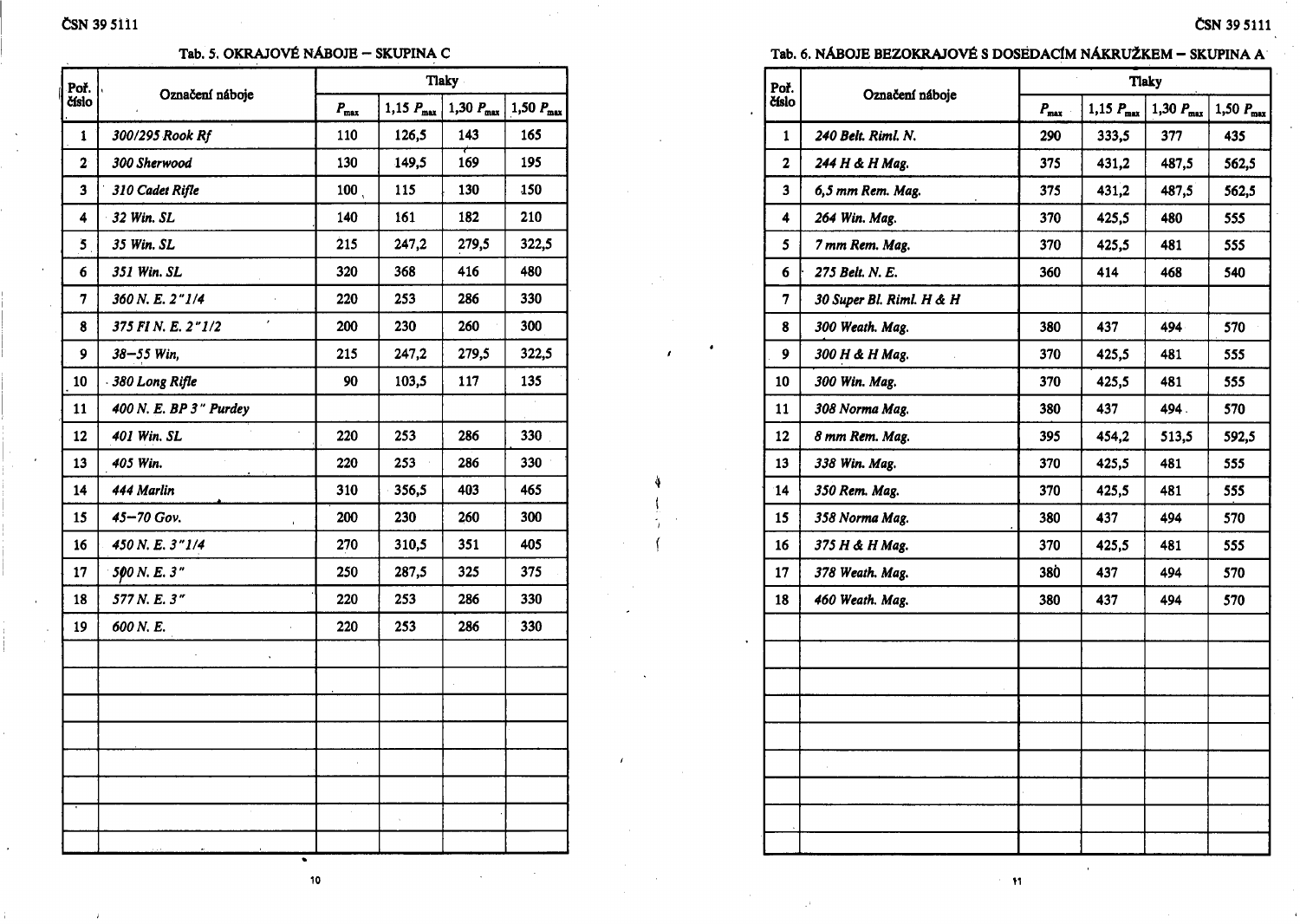## ČSN 39 5111

## Tab. 7. NÁBOJE BEZOKRAJOVÉ S DOSEDACÍM NÁKRUŽKEM – SKUPINA C

| Poř.<br>číslo | Označení náboje            | <b>Tlaky</b><br>$\epsilon$ |                       |                      |     |  |
|---------------|----------------------------|----------------------------|-----------------------|----------------------|-----|--|
|               |                            | $\textit{P}_{\max}$        | 1,50 $P_{\text{max}}$ |                      |     |  |
| $\mathbf{1}$  | 458 Win. Mag.              | 370                        | 425,5                 | 481                  | 555 |  |
|               |                            |                            |                       |                      |     |  |
| l,            | Ž                          |                            |                       |                      |     |  |
|               |                            |                            |                       | ł,                   |     |  |
|               |                            |                            |                       | ï                    |     |  |
|               |                            |                            |                       |                      |     |  |
|               |                            |                            |                       |                      |     |  |
|               |                            |                            |                       | ł,                   |     |  |
|               |                            |                            |                       |                      |     |  |
|               |                            |                            |                       | $\ddot{\phantom{0}}$ |     |  |
|               | y.<br>$\ddot{\phantom{1}}$ |                            |                       | à.                   |     |  |
|               |                            |                            |                       |                      |     |  |
|               | l,                         | y.<br>$\epsilon$           |                       | ł,                   |     |  |
|               | $\mathbb{R}^3$<br>l,       |                            |                       |                      |     |  |
|               |                            | à.                         |                       |                      |     |  |
|               |                            | $\ddot{\phantom{0}}$       |                       | à,                   |     |  |
|               |                            |                            |                       |                      |     |  |
| $\cdot$       |                            |                            |                       |                      |     |  |
|               |                            |                            |                       |                      |     |  |
|               | $\cdot$                    | ,                          |                       |                      |     |  |
|               | $\lambda$                  |                            |                       | $\hat{\mathcal{L}}$  |     |  |
|               |                            |                            |                       |                      |     |  |
|               |                            |                            |                       | l,<br>ŕ              |     |  |
|               |                            |                            |                       |                      |     |  |
|               |                            |                            |                       |                      |     |  |
|               |                            |                            |                       |                      |     |  |
|               |                            |                            |                       |                      |     |  |

## Tab. 8. TLAKY PRACHOVÝCH PLYNŮ PISTOLOVÝCH NÁBOJŮ

ČSN 39 5111

| Poř.            | Označení náboje     | <b>Tlaky</b> |                |                |                |  |
|-----------------|---------------------|--------------|----------------|----------------|----------------|--|
| číslo           |                     | $P_{\max}$   | $1,15 P_{max}$ | $1,30 P_{max}$ | $1,50 P_{max}$ |  |
| 1               | 6,35 mm Browning    | 130          | 149,5          | 169            | 195            |  |
| 2               | 7,62 Nagant         | 85           | 97,7           | 110,5          | 127,5          |  |
| 3               | 7,63 Mauser         | 260          | 299            | 338            | 390            |  |
| 4               | 7,65 Browning       | 180          | 207            | 234            | 270            |  |
| 5               | 7,65 Parabellum     | 260          | 299            | 338            | 390            |  |
| 6               | 8 mm Steyr          | 230          | 264,5          | 299            | 345            |  |
| 7               | 9 mm Browning court | 150          | 172,5          | 195            | 225            |  |
| 8               | 9 mm Luger          | 260          | 299            | 338            | 390            |  |
| 9               | 9 mm Steyr          | 145          | 166,7          | 188,5          | 217,5          |  |
| 10              | $9 \times 18$       | 200          | 230            | 260            | 300            |  |
| $\overline{11}$ | 10,4 Ord. It.       | 70           | 80,5           | 91             | 105            |  |
| 12              | 22 Rem. Jet. Mag.   | 280          | 322            | 364            | 420            |  |
| 13              | 221 Rem. Fireball   | 355          | 408,2          | 461,5          | 532,5          |  |
| 14              | 38 Super Auto       | 250          | 287,5          | 325            | 375            |  |
| 15              | 45 Auto Rim         | 120          | 138            | 156            | 180            |  |
| 16              | 45 Auto             | 140          | 161            | 182            | 210            |  |
|                 |                     | Ŷ.           |                |                |                |  |
|                 |                     |              |                |                |                |  |
|                 |                     |              |                |                |                |  |
|                 |                     |              |                |                |                |  |
|                 |                     |              |                |                |                |  |
|                 |                     |              |                |                |                |  |
|                 |                     |              |                |                |                |  |
|                 |                     |              |                |                |                |  |

 $13$ 

 $12$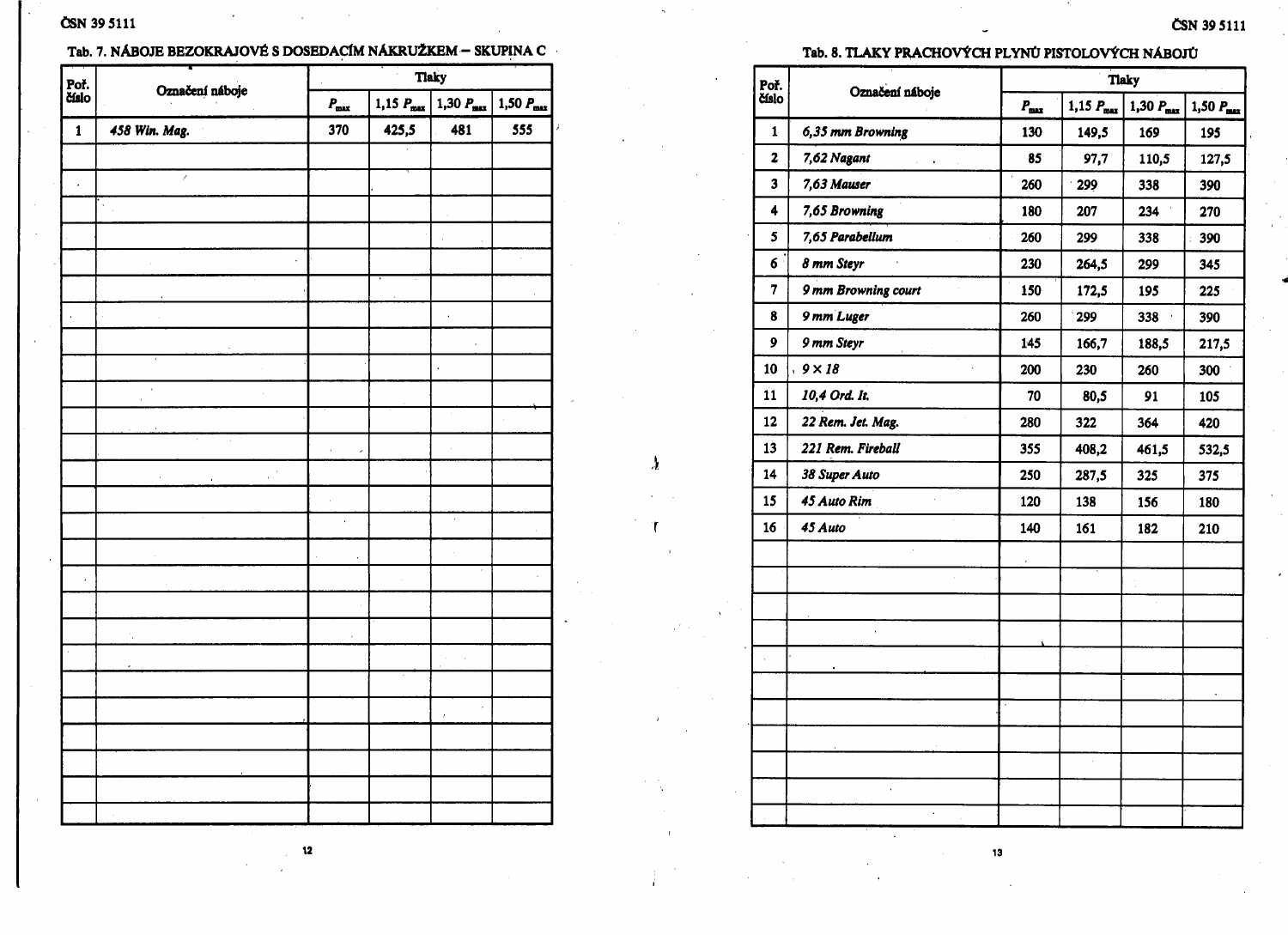#### Tab. 9. TLAKY PRACHOVÝCH PLYNŮ REVOLVEROVÝCH NÁBOJŮ

| Poř.<br>číslo  | Označení náboje                       | <b>Tlaky</b>  |                       |                       |                       |  |  |
|----------------|---------------------------------------|---------------|-----------------------|-----------------------|-----------------------|--|--|
|                |                                       | $P_{\rm max}$ | 1,15 $P_{\text{max}}$ | 1,30 $P_{\text{max}}$ | $1,50 P_{\text{max}}$ |  |  |
| 1              | 5,75 Velodog                          | 75            | 97,5<br>86,2          |                       | 112,5                 |  |  |
| $\mathbf{2}$   | 7,5 Ord. Suisse                       | 200           | 230                   | 260                   | 300                   |  |  |
| 3              | 8 mm Gasser                           | 80            | 92                    | 104                   | 120                   |  |  |
| 4              | 32 Long Colt                          | 110           | 126,5                 | 143                   | 165                   |  |  |
| 5 <sup>1</sup> | 32 Short Colt                         | 110           | 126,5                 | 143                   | 165                   |  |  |
| 6              | 32 S. & W.                            | 100           | 115                   | 130                   |                       |  |  |
| 7              | 32 S. & W. Long N. P.                 | 100           | 115<br>130            |                       | 150                   |  |  |
| 8              | 357 Magnum                            | 320           | 368<br>416            |                       | 480                   |  |  |
| 9              | 38 Long Colt                          | 100           | 115                   | 130                   | 150                   |  |  |
| 10             | 38 Short Colt                         | 100           | 115                   | 130                   | 150                   |  |  |
| 11             | 38 S. & W. et Colt N. P.              | 120           | 138                   | 156                   | 180                   |  |  |
| 12             | $\mathcal{L}$<br>38 Special           | 150           | 172,5                 | 195                   | 225                   |  |  |
| 13             | 38 Spl. AMU                           | 140           | 161                   | 182                   | 210                   |  |  |
| 14             | 38 Spl. Wad Cut.                      | 130           | 149,5                 | 169                   | 195                   |  |  |
| 15             | 380 Short                             | 75            | 86,2                  | 97,5                  | 112,5                 |  |  |
| 16             | 380 Long                              | 85            | 97,7<br>110,5         |                       | 127,5                 |  |  |
| 17             | 41 Long Colt<br>$^{\prime}$ $\lambda$ | 100           | 115                   | 130                   | 150                   |  |  |
| 18             | 41 Rem. Mag.                          | 300           | 345                   | 390                   | 450                   |  |  |
| 19             | 44 Rem. Mag.                          | 280           | 322                   | 364                   | 420                   |  |  |
| 20             | 44 S. & W. Special                    | 100           | 115                   | 130                   | 150                   |  |  |
| 21             | 44 S. & W. Russian                    | 100           | 115<br>130            |                       | 150                   |  |  |
| 22             | 45 Colt                               | 110           | 126,5                 | 143                   | 165                   |  |  |
| 23             | 45 Win. Mag.                          |               |                       |                       |                       |  |  |
| 24             | 450 Short                             | 80            | 92                    | 104                   | 120                   |  |  |
|                |                                       |               |                       |                       |                       |  |  |
|                | $\bar{\mathbf{v}}$                    |               |                       |                       |                       |  |  |
|                |                                       |               |                       |                       |                       |  |  |

### Tab. 10. TLAKY PRACHOVÝCH PLYNŮ BROKOVÝCH NÁBOJŮ

ČSN 39 5111

| Poř.                    | Označení náboje             |                  | Tlaky                 |                       |                       |  |  |  |
|-------------------------|-----------------------------|------------------|-----------------------|-----------------------|-----------------------|--|--|--|
| číslo                   |                             | $P_{\text{max}}$ | 1,15 $P_{\text{max}}$ | 1,30 $P_{\text{max}}$ | 1,50 $P_{\text{max}}$ |  |  |  |
| $\mathbf{1}$            | 10                          |                  | 74,7                  | 85<br>90              | 110,5<br>115,6        |  |  |  |
| $\overline{2}$          | 12                          | 65               |                       |                       |                       |  |  |  |
| 3                       | 14                          |                  |                       |                       |                       |  |  |  |
| $\overline{\mathbf{4}}$ | 16<br>$\hat{\phantom{a}}$   | 68               | 78,2                  |                       |                       |  |  |  |
| 5                       | 20<br>$\ddot{\phantom{0}}$  |                  |                       | 95                    | 122,4                 |  |  |  |
| 6                       | 24                          |                  |                       |                       |                       |  |  |  |
| 7                       | 28                          |                  |                       |                       |                       |  |  |  |
| 8                       | 32                          | 72               | 82,8                  |                       |                       |  |  |  |
| 9                       | 410                         |                  |                       |                       |                       |  |  |  |
| 10                      | $9 \text{ mm}$              |                  |                       |                       |                       |  |  |  |
| 11                      | $10$ až 9 mm <sup>3</sup> ) | 90               | 103,5                 | 120                   | 153                   |  |  |  |

15

 $\propto$ 

<sup>3</sup>) Hodnoty platné pro vysokovýkonné náboje